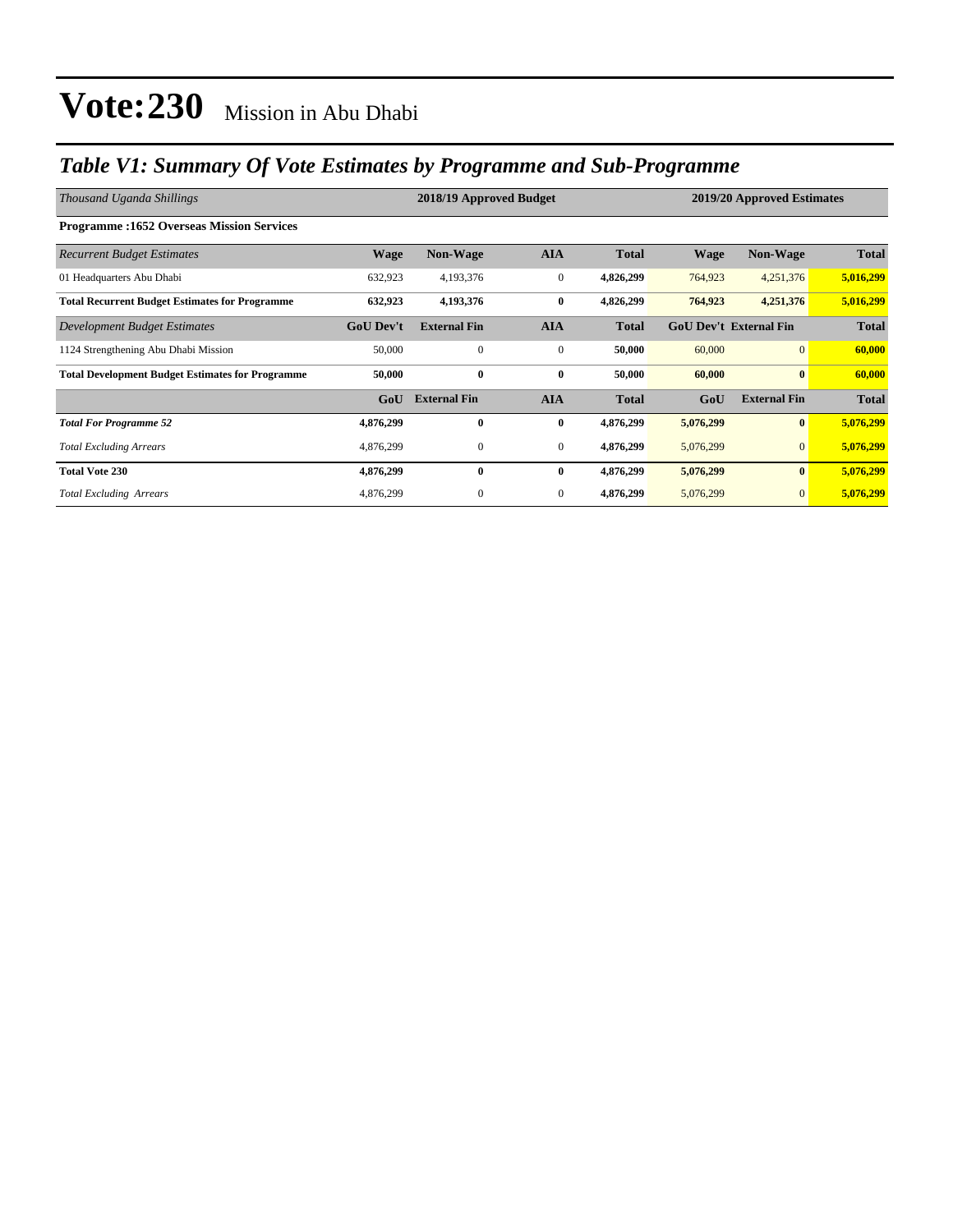### *Table V2: Summary Vote Estimates by Item*

| Thousand Uganda Shillings                                   | 2018/19 Approved Budget |                     |              |              | 2019/20Approved Estimates |                     |                         |  |
|-------------------------------------------------------------|-------------------------|---------------------|--------------|--------------|---------------------------|---------------------|-------------------------|--|
|                                                             | GoU                     | <b>External Fin</b> | AIA          | <b>Total</b> | GoU                       | <b>External Fin</b> | <b>Total</b>            |  |
| <b>Employees, Goods and Services (Outputs Provided)</b>     | 4,826,299               | $\bf{0}$            | $\bf{0}$     | 4,826,299    | 5,016,299                 | $\bf{0}$            | 5,016,299               |  |
| 211103 Allowances (Inc. Casuals, Temporary)                 | 1,100,000               | $\bf{0}$            | $\bf{0}$     | 1,100,000    | 1,150,000                 | $\bf{0}$            | 1,150,000               |  |
| 211105 Missions staff salaries                              | 632,923                 | $\bf{0}$            | $\bf{0}$     | 632,923      | 764,923                   | $\bf{0}$            | 764,923                 |  |
| 213001 Medical expenses (To employees)                      | 250,000                 | $\bf{0}$            | $\bf{0}$     | 250,000      | 250,000                   | $\bf{0}$            | 250,000                 |  |
| 221001 Advertising and Public Relations                     | 22,500                  | $\bf{0}$            | $\bf{0}$     | 22,500       | 40,000                    | $\mathbf{0}$        | 40,000                  |  |
| 221007 Books, Periodicals & Newspapers                      | 2,000                   | $\bf{0}$            | $\mathbf{0}$ | 2,000        | 4,000                     | $\mathbf{0}$        | 4,000                   |  |
| 221008 Computer supplies and Information Technology<br>(TT) | 170,000                 | $\bf{0}$            | $\bf{0}$     | 170,000      | 160,000                   | $\bf{0}$            | 160,000                 |  |
| 221009 Welfare and Entertainment                            | 40,000                  | 0                   | $\bf{0}$     | 40,000       | 50,000                    | $\bf{0}$            | 50,000                  |  |
| 221011 Printing, Stationery, Photocopying and Binding       | 29,000                  | $\bf{0}$            | $\bf{0}$     | 29,000       | 30,000                    | $\bf{0}$            | 30,000                  |  |
| 221012 Small Office Equipment                               | 4,000                   | $\bf{0}$            | $\bf{0}$     | 4,000        | 14,000                    | $\bf{0}$            | 14,000                  |  |
| 221014 Bank Charges and other Bank related costs            | 8,000                   | $\bf{0}$            | $\bf{0}$     | 8,000        | 10,000                    | $\bf{0}$            | 10,000                  |  |
| 221017 Subscriptions                                        | 5,000                   | $\bf{0}$            | $\bf{0}$     | 5,000        | 5,000                     | $\bf{0}$            | 5,000                   |  |
| 222001 Telecommunications                                   | 100,000                 | $\bf{0}$            | $\bf{0}$     | 100,000      | 208,000                   | $\bf{0}$            | 208,000                 |  |
| 222002 Postage and Courier                                  | 16,506                  | $\bf{0}$            | $\bf{0}$     | 16,506       | 13,376                    | $\bf{0}$            | 13,376                  |  |
| 223001 Property Expenses                                    | 3,674                   | $\bf{0}$            | $\bf{0}$     | 3,674        | 5,000                     | $\bf{0}$            | 5,000                   |  |
| 223003 Rent – (Produced Assets) to private entities         | 1,750,000               | $\bf{0}$            | $\bf{0}$     | 1,750,000    | 1,800,000                 | $\bf{0}$            | 1,800,000               |  |
| 223005 Electricity                                          | 80,000                  | $\bf{0}$            | $\bf{0}$     | 80,000       | 100,000                   | $\bf{0}$            | 100,000                 |  |
| 223006 Water                                                | 60,696                  | $\bf{0}$            | $\bf{0}$     | 60,696       | 100,000                   | $\bf{0}$            | 100,000                 |  |
| 227001 Travel inland                                        | 360,000                 | $\bf{0}$            | $\bf{0}$     | 360,000      | 100,000                   | $\bf{0}$            | 100,000                 |  |
| 227002 Travel abroad                                        | 72,000                  | $\bf{0}$            | $\bf{0}$     | 72,000       | 100,000                   | $\bf{0}$            | 100,000                 |  |
| 227003 Carriage, Haulage, Freight and transport hire        | 16,000                  | $\bf{0}$            | $\bf{0}$     | 16,000       | $\bf{0}$                  | $\bf{0}$            | $\overline{\mathbf{0}}$ |  |
| 227004 Fuel, Lubricants and Oils                            | 34,000                  | $\bf{0}$            | $\bf{0}$     | 34,000       | 50,000                    | $\bf{0}$            | 50,000                  |  |
| 228002 Maintenance - Vehicles                               | 60,000                  | $\bf{0}$            | $\bf{0}$     | 60,000       | 50,000                    | $\bf{0}$            | 50,000                  |  |
| 228004 Maintenance - Other                                  | 10,000                  | $\bf{0}$            | $\bf{0}$     | 10,000       | 12,000                    | $\bf{0}$            | 12,000                  |  |
| <b>Investment</b> (Capital Purchases)                       | 50,000                  | $\bf{0}$            | $\bf{0}$     | 50,000       | 60,000                    | $\bf{0}$            | 60,000                  |  |
| 312202 Machinery and Equipment                              | 20,000                  | $\bf{0}$            | $\bf{0}$     | 20,000       | $\bf{0}$                  | $\bf{0}$            | $\overline{\mathbf{0}}$ |  |
| 312203 Furniture & Fixtures                                 | 30,000                  | $\bf{0}$            | $\bf{0}$     | 30,000       | 60,000                    | $\bf{0}$            | 60,000                  |  |
| <b>Grand Total Vote 230</b>                                 | 4,876,299               | $\bf{0}$            | $\bf{0}$     | 4,876,299    | 5,076,299                 | $\bf{0}$            | 5,076,299               |  |
| <b>Total Excluding Arrears</b>                              | 4,876,299               | $\boldsymbol{0}$    | $\mathbf{0}$ | 4,876,299    | 5,076,299                 | $\mathbf{0}$        | 5,076,299               |  |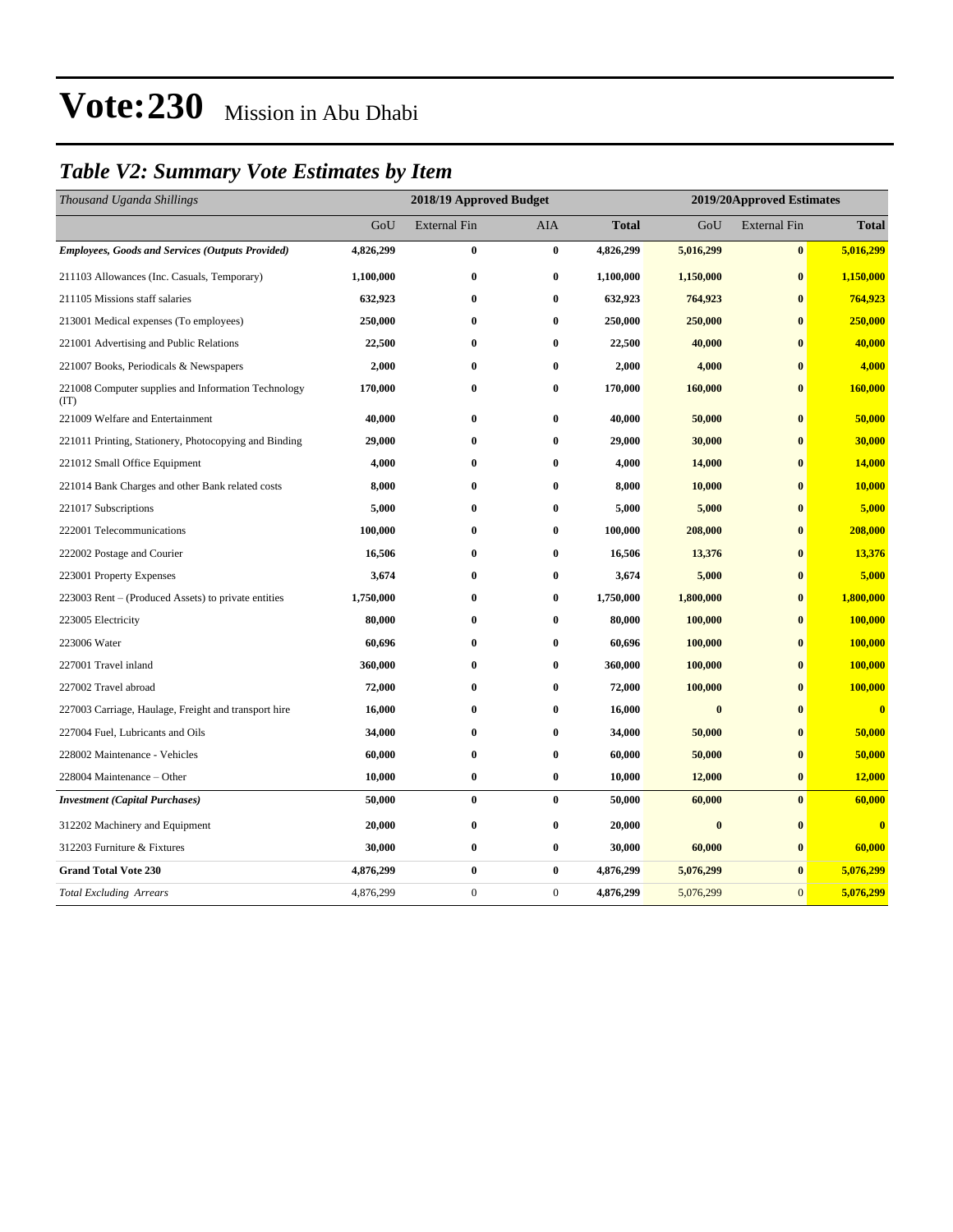### *Table V3: Detailed Estimates by Programme, Sub Programme, Output and Item*

### *Programme :1652 Overseas Mission Services*

*Recurrent Budget Estimates*

#### **SubProgramme 01 Headquarters Abu Dhabi**

| Thousand Uganda Shillings                                            | 2018/19 Approved Budget |                  |                  | 2019/20 Approved Estimates |                       |                  |                         |
|----------------------------------------------------------------------|-------------------------|------------------|------------------|----------------------------|-----------------------|------------------|-------------------------|
| <b>Outputs Provided</b>                                              | Wage                    | Non Wage         | AIA              | <b>Total</b>               | Wage                  | Non Wage         | <b>Total</b>            |
| <b>Output 165201 Cooperation frameworks</b>                          |                         |                  |                  |                            |                       |                  |                         |
| 211103 Allowances (Inc. Casuals, Temporary)                          | $\boldsymbol{0}$        | 876,262          | $\boldsymbol{0}$ | 876,262                    | $\mathbf{0}$          | 900,000          | 900,000                 |
| 211105 Missions staff salaries                                       | 632,923                 | $\mathbf{0}$     | $\boldsymbol{0}$ | 632,923                    | 764,923               | $\overline{0}$   | 764,923                 |
| 213001 Medical expenses (To employees)                               | $\boldsymbol{0}$        | 250,000          | $\boldsymbol{0}$ | 250,000                    | $\mathbf{0}$          | 250,000          | 250,000                 |
| 221001 Advertising and Public Relations                              | $\boldsymbol{0}$        | $\boldsymbol{0}$ | $\boldsymbol{0}$ | $\bf{0}$                   | $\boldsymbol{0}$      | 40,000           | 40,000                  |
| 221008 Computer supplies and Information Technology (IT)             | $\boldsymbol{0}$        | 20,000           | $\boldsymbol{0}$ | 20,000                     | $\mathbf{0}$          | 160,000          | 160,000                 |
| 221009 Welfare and Entertainment                                     | $\boldsymbol{0}$        | $\overline{0}$   | $\boldsymbol{0}$ | $\bf{0}$                   | $\mathbf{0}$          | 50,000           | 50,000                  |
| 222001 Telecommunications                                            | $\boldsymbol{0}$        | 80,000           | $\boldsymbol{0}$ | 80,000                     | $\mathbf{0}$          | 100,000          | 100,000                 |
| 223003 Rent – (Produced Assets) to private entities                  | $\boldsymbol{0}$        | 1,000,000        | $\boldsymbol{0}$ | 1,000,000                  | $\mathbf{0}$          | 1,100,000        | 1,100,000               |
| 223005 Electricity                                                   | $\mathbf{0}$            | 80,000           | $\boldsymbol{0}$ | 80,000                     | $\boldsymbol{0}$      | 100,000          | 100,000                 |
| 223006 Water                                                         | $\boldsymbol{0}$        | 696              | $\boldsymbol{0}$ | 696                        | $\mathbf{0}$          | 100,000          | 100,000                 |
| <b>Total Cost of Output 01</b>                                       | 632,923                 | 2,306,958        | 0                | 2,939,880                  | 764,923               | 2,800,000        | 3,564,923               |
| Output 165202 Consulars services                                     |                         |                  |                  |                            |                       |                  |                         |
| 221007 Books, Periodicals & Newspapers                               | $\boldsymbol{0}$        | 2,000            | $\boldsymbol{0}$ | 2,000                      | $\boldsymbol{0}$      | 4,000            | 4,000                   |
| 221008 Computer supplies and Information Technology (IT)             | $\boldsymbol{0}$        | 150,000          | $\boldsymbol{0}$ | 150,000                    | $\mathbf{0}$          | $\mathbf{0}$     | $\bf{0}$                |
| 221009 Welfare and Entertainment                                     | $\mathbf{0}$            | 40,000           | $\boldsymbol{0}$ | 40,000                     | $\boldsymbol{0}$      | $\overline{0}$   | $\bf{0}$                |
| 221011 Printing, Stationery, Photocopying and Binding                | $\mathbf{0}$            | 29,000           | $\boldsymbol{0}$ | 29,000                     | $\mathbf{0}$          | 30,000           | 30,000                  |
| 221012 Small Office Equipment                                        | $\boldsymbol{0}$        | 4,000            | $\boldsymbol{0}$ | 4,000                      | $\mathbf{0}$          | 14,000           | 14,000                  |
| 221014 Bank Charges and other Bank related costs                     | $\boldsymbol{0}$        | 8,000            | $\boldsymbol{0}$ | 8,000                      | $\mathbf{0}$          | 10,000           | 10,000                  |
| 221017 Subscriptions                                                 | $\boldsymbol{0}$        | 5,000            | $\boldsymbol{0}$ | 5,000                      | $\mathbf{0}$          | 5,000            | 5,000                   |
| 222001 Telecommunications                                            | $\mathbf{0}$            | $\mathbf{0}$     | $\boldsymbol{0}$ | $\mathbf{0}$               | $\boldsymbol{0}$      | 58,000           | 58,000                  |
| 223001 Property Expenses                                             | $\mathbf{0}$            | 3,674            | $\boldsymbol{0}$ | 3,674                      | $\mathbf{0}$          | 5,000            | 5,000                   |
| 223003 Rent – (Produced Assets) to private entities                  | $\boldsymbol{0}$        | 700,000          | $\boldsymbol{0}$ | 700,000                    | $\mathbf{0}$          | 620,000          | 620,000                 |
| 223006 Water                                                         | $\boldsymbol{0}$        | 60,000           | $\boldsymbol{0}$ | 60,000                     | $\boldsymbol{0}$      | $\mathbf{0}$     | $\bf{0}$                |
| 227001 Travel inland                                                 | $\boldsymbol{0}$        | 360,000          | $\boldsymbol{0}$ | 360,000                    | $\mathbf{0}$          | 100,000          | 100,000                 |
| 227002 Travel abroad                                                 | $\mathbf{0}$            | 72,000           | $\boldsymbol{0}$ | 72,000                     | $\mathbf{0}$          | 100,000          | <b>100,000</b>          |
| 227003 Carriage, Haulage, Freight and transport hire                 | $\boldsymbol{0}$        | 16,000           | $\boldsymbol{0}$ | 16,000                     | $\mathbf{0}$          | $\boldsymbol{0}$ | $\bf{0}$                |
| 227004 Fuel, Lubricants and Oils                                     | $\boldsymbol{0}$        | 34,000           | $\boldsymbol{0}$ | 34,000                     | $\mathbf{0}$          | 50,000           | 50,000                  |
| 228002 Maintenance - Vehicles                                        | $\boldsymbol{0}$        | 60,000           | $\boldsymbol{0}$ | 60,000                     | $\boldsymbol{0}$      | 50,000           | 50,000                  |
| 228004 Maintenance - Other                                           | $\overline{0}$          | 10,000           | 0                | 10,000                     | $\mathbf{0}$          | 12,000           | 12,000                  |
| <b>Total Cost of Output 02</b>                                       | $\boldsymbol{\theta}$   | 1,553,674        | 0                | 1,553,674                  | $\boldsymbol{\theta}$ | 1,058,000        | 1,058,000               |
| Output 165204 Promotion of trade, tourism, education, and investment |                         |                  |                  |                            |                       |                  |                         |
| 211103 Allowances (Inc. Casuals, Temporary)                          | $\boldsymbol{0}$        | 223,738          | $\boldsymbol{0}$ | 223,738                    | $\mathbf{0}$          | 250,000          | 250,000                 |
| 221001 Advertising and Public Relations                              | $\boldsymbol{0}$        | 22,500           | $\boldsymbol{0}$ | 22,500                     | $\boldsymbol{0}$      | $\mathbf{0}$     | $\overline{\mathbf{0}}$ |
| 222001 Telecommunications                                            | $\boldsymbol{0}$        | 20,000           | 0                | 20,000                     | $\mathbf{0}$          | 50,000           | 50,000                  |
| 222002 Postage and Courier                                           | $\boldsymbol{0}$        | 16,506           | $\boldsymbol{0}$ | 16,506                     | $\bf{0}$              | 13,376           | 13,376                  |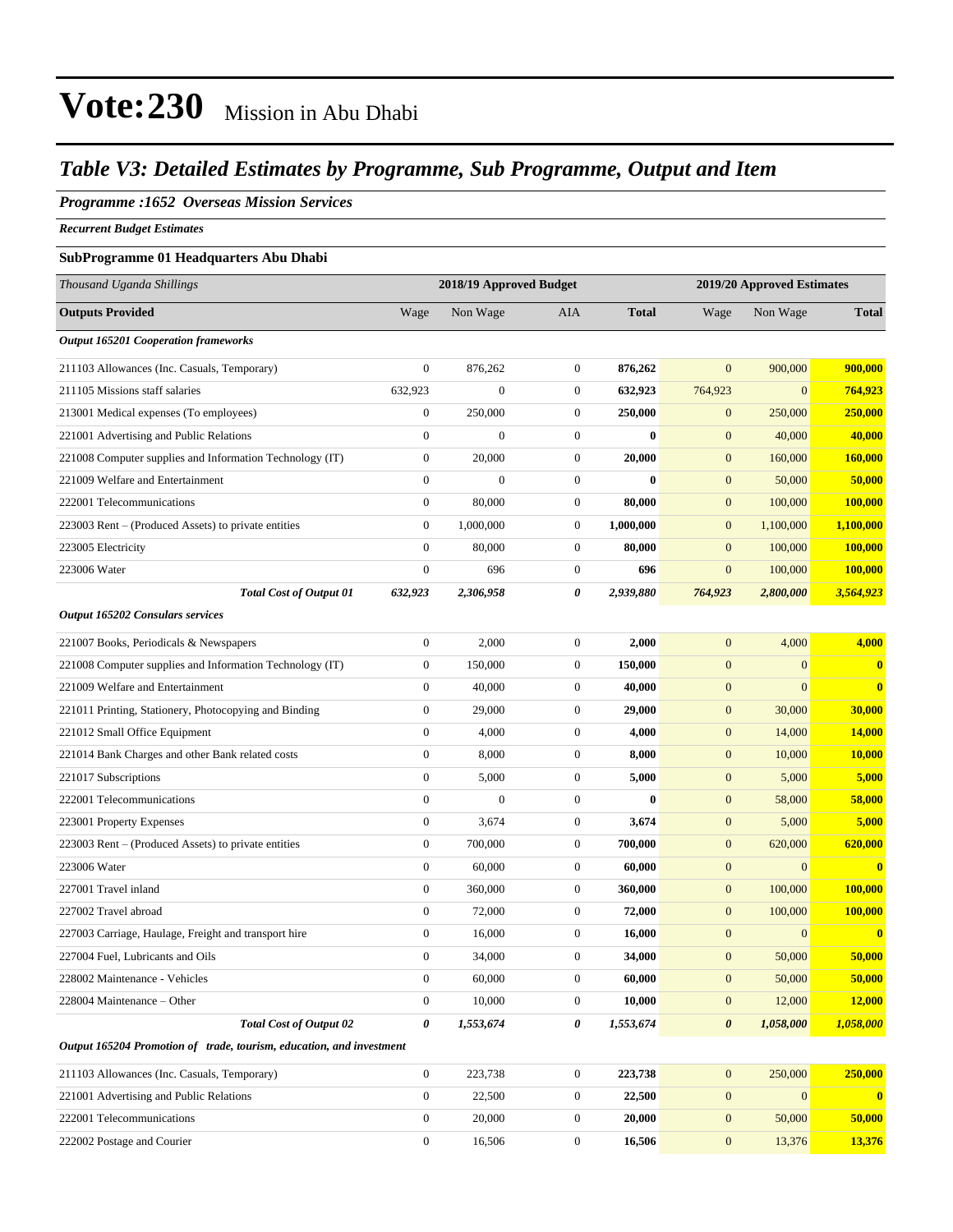| 223003 Rent – (Produced Assets) to private entities |         | 50,000    |   | 50,000    | $\overline{0}$ | 80,000    | 80,000    |
|-----------------------------------------------------|---------|-----------|---|-----------|----------------|-----------|-----------|
| <b>Total Cost of Output 04</b>                      | 0       | 332,745   | 0 | 332,745   | 0              | 393,376   | 393,376   |
| <b>Total Cost Of Outputs Provided</b>               | 632.923 | 4.193.376 |   | 4.826.299 | 764,923        | 4,251,376 | 5,016,299 |
| <b>Total Cost for SubProgramme 01</b>               | 632.923 | 4.193.376 |   | 4.826.299 | 764,923        | 4,251,376 | 5,016,299 |
| <b>Total Excluding Arrears</b>                      | 632.923 | 4.193.376 |   | 4.826.299 | 764,923        | 4,251,376 | 5,016,299 |

*Development Budget Estimates*

#### **Project 1124 Strengthening Abu Dhabi Mission**

| Thousand Uganda Shillings                                     | 2018/19 Approved Budget       |                     |                |              |              | 2019/20 Approved Estimates    |                         |
|---------------------------------------------------------------|-------------------------------|---------------------|----------------|--------------|--------------|-------------------------------|-------------------------|
| <b>Capital Purchases</b>                                      | <b>GoU Dev't External Fin</b> |                     | <b>AIA</b>     | <b>Total</b> |              | <b>GoU Dev't External Fin</b> | <b>Total</b>            |
| Output 165277 Purchase of Specialised Machinery and Equipment |                               |                     |                |              |              |                               |                         |
| 312202 Machinery and Equipment                                | 20,000                        | $\bf{0}$            | $\overline{0}$ | 20,000       | $\mathbf{0}$ | $\overline{0}$                | $\overline{\mathbf{0}}$ |
| Total Cost Of Output 165277                                   | 20,000                        | 0                   | 0              | 20,000       | 0            | 0                             | $\boldsymbol{\theta}$   |
| Output 165278 Purchase of Furniture and fictures              |                               |                     |                |              |              |                               |                         |
| 312203 Furniture & Fixtures                                   | 30,000                        | $\mathbf{0}$        | $\overline{0}$ | 30,000       | 60,000       | $\mathbf{0}$                  | 60,000                  |
| Total Cost Of Output 165278                                   | 30,000                        | 0                   | 0              | 30,000       | 60,000       | 0                             | 60,000                  |
| <b>Total Cost for Capital Purchases</b>                       | 50,000                        | $\mathbf{0}$        | $\overline{0}$ | 50,000       | 60,000       | $\mathbf{0}$                  | 60,000                  |
| <b>Total Cost for Project: 1124</b>                           | 50,000                        | $\mathbf{0}$        | $\overline{0}$ | 50,000       | 60,000       | $\overline{0}$                | 60,000                  |
| <b>Total Excluding Arrears</b>                                | 50,000                        | $\boldsymbol{0}$    | $\overline{0}$ | 50,000       | 60,000       | $\mathbf{0}$                  | 60,000                  |
|                                                               | GoU                           | <b>External Fin</b> | <b>AIA</b>     | <b>Total</b> | GoU          | <b>External Fin</b>           | <b>Total</b>            |
| <b>Total Cost for Programme 52</b>                            | 4,876,299                     | $\bf{0}$            | $\bf{0}$       | 4,876,299    | 5,076,299    | $\bf{0}$                      | 5,076,299               |
| <b>Total Excluding Arrears</b>                                | 4,876,299                     | $\boldsymbol{0}$    | $\overline{0}$ | 4,876,299    | 5,076,299    | $\overline{0}$                | 5,076,299               |
|                                                               | GoU                           | <b>External Fin</b> | <b>AIA</b>     | <b>Total</b> | GoU          | <b>External Fin.</b>          | <b>Total</b>            |
| <b>Grand Total for Vote 230</b>                               | 4,876,299                     | $\bf{0}$            | $\bf{0}$       | 4,876,299    | 5,076,299    | $\bf{0}$                      | 5,076,299               |
| <b>Total Excluding Arrears</b>                                | 4,876,299                     | $\mathbf{0}$        | $\overline{0}$ | 4,876,299    | 5,076,299    | $\mathbf{0}$                  | 5,076,299               |